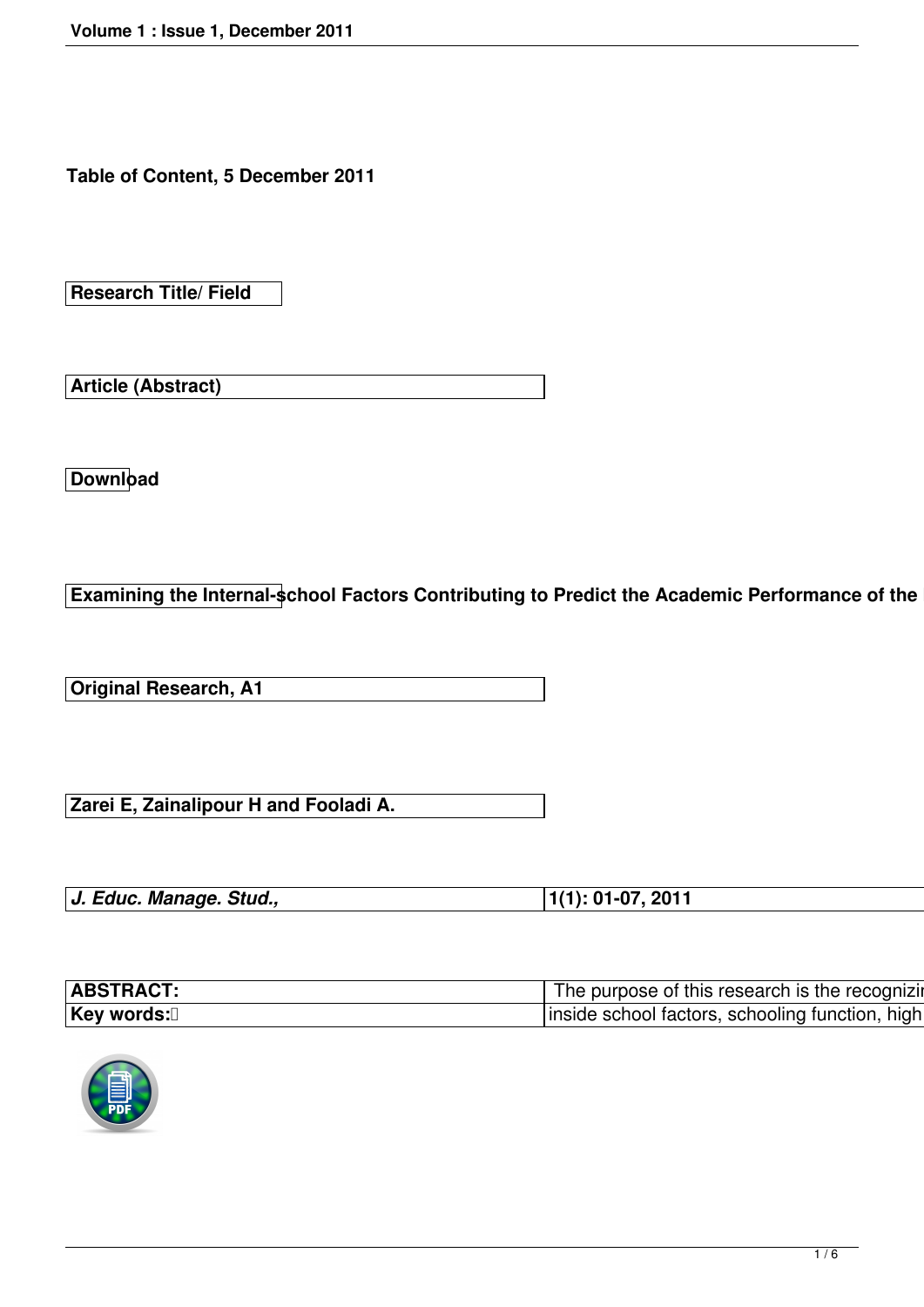**The Effectiveness of Rhythemic Move Cleind Game that Mental Retardation** 

**Original Research, A2**

**Taghi Pour Javan A, Faramarzi S, Hassan nattaj F and Sabetimani M.**

| J. Educ. Manage. Stud., | $ 1(1): 08-15, 2011$ |  |
|-------------------------|----------------------|--|
|-------------------------|----------------------|--|



**Studying the Relationship between Teaching Models and Research-based Thinking Developmen** 

**Original Research, A3**

**Araghieh A, Barzegar N, Borzabadi Farahani N, Inanloo A and Behjati Ardakani F.**

*J. Educ. Manage. Stud.,* **1(1): 16-24, 2011**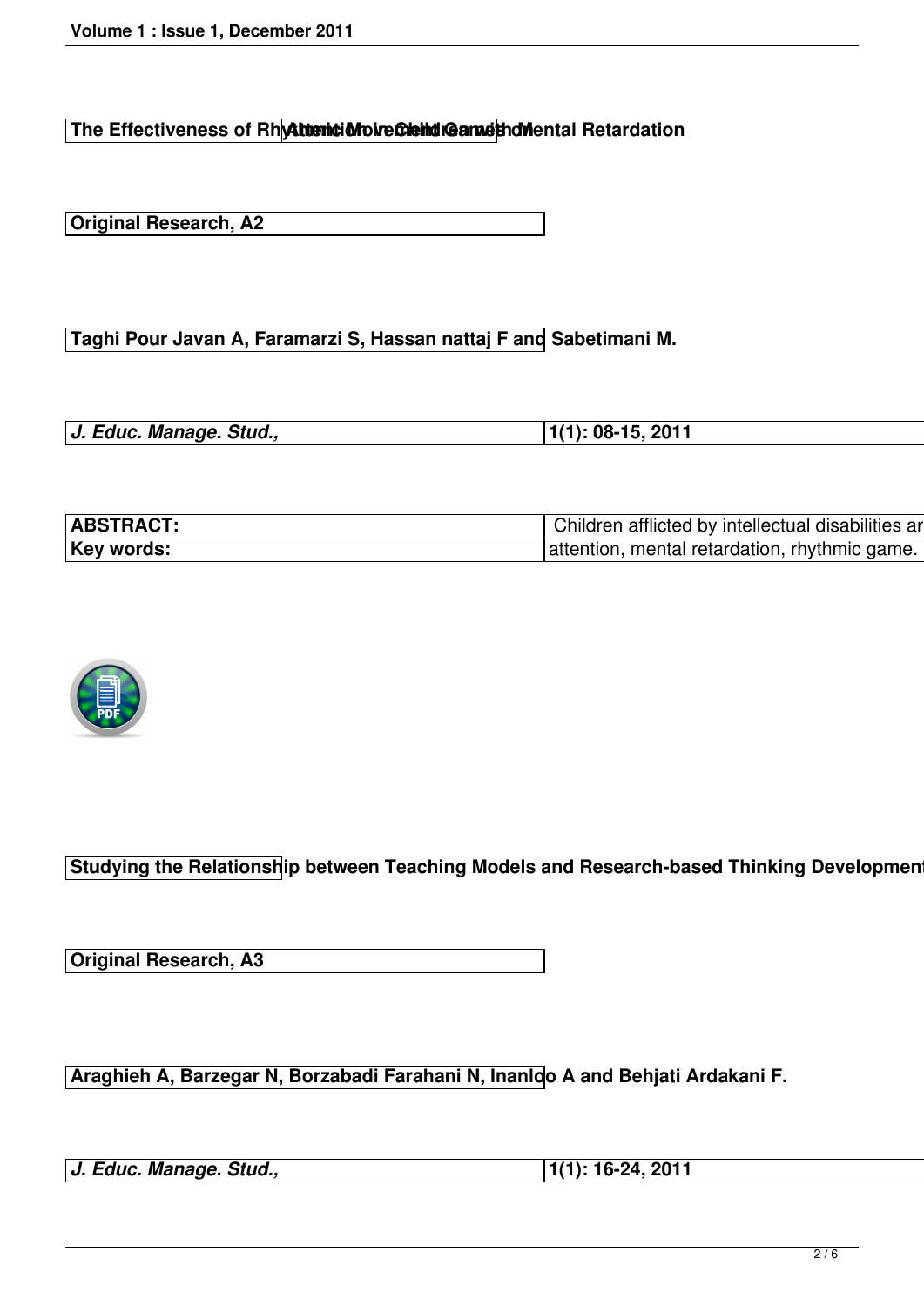

**Personality Traits as Predictors of General Health among High school Female Students in Banda** 

**Original Research, A4**

**Zainalipour H, Tayebisough, M, Adli M, and Tayebisough A.**

| J. Educ. Manage. Stud., | $ 1(1): 25-31, 2011$ |
|-------------------------|----------------------|

| The current research has been performed du |
|--------------------------------------------|
| sonality Traits, General Health, Female S  |

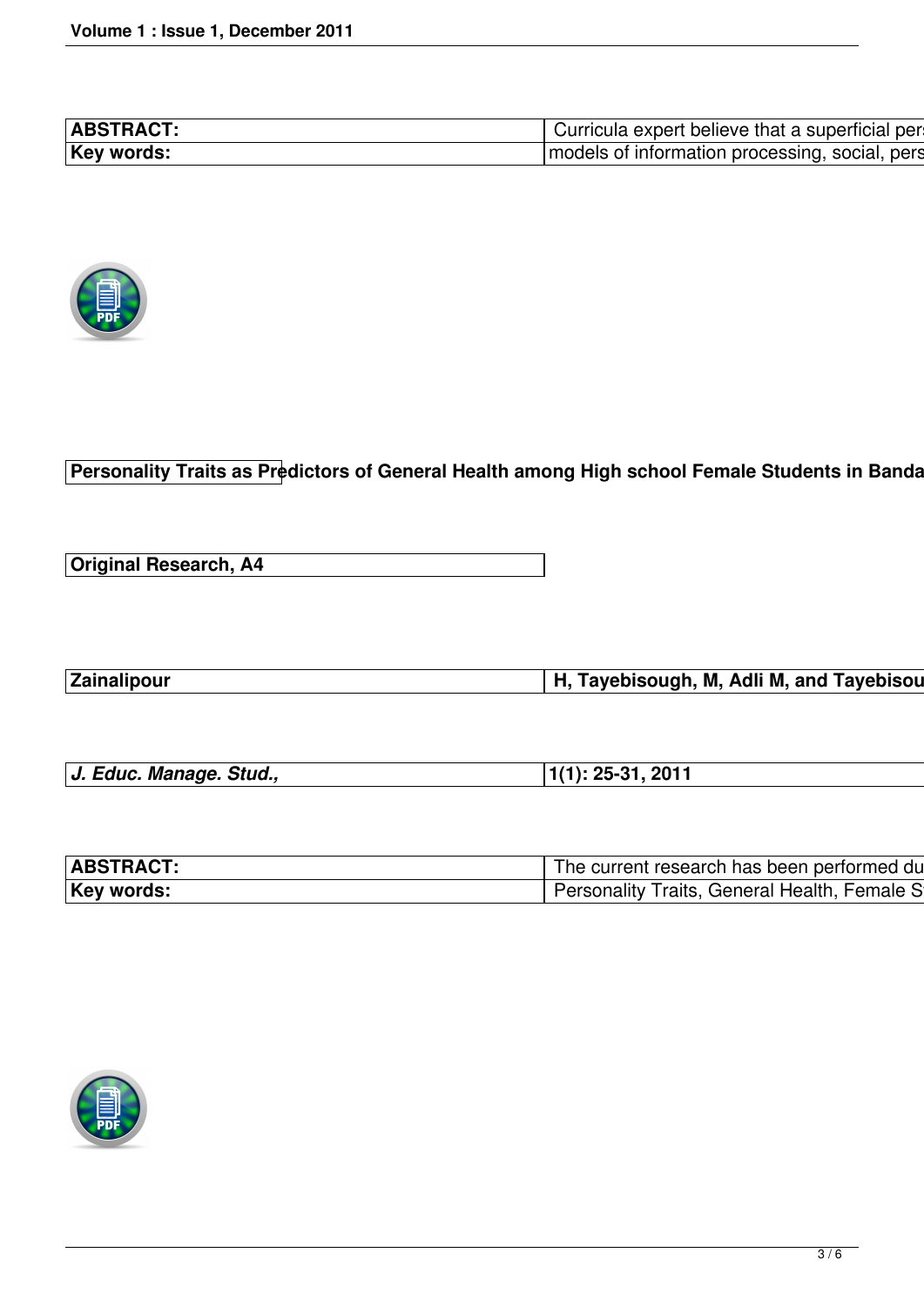**Relationship between the academic self-efficacy and creativity with the critical thinking in the unity** 

**Original Research, A5**

Shaabani F, Maktabi G, Shehni Yeylagh M and Morovati Z.

| J. Educ. Manage. Stud., | $ 1(1): 32-37, 2011$ |
|-------------------------|----------------------|



**Qualifying education in two present and ideal situations: a case study in the province of Isfahan** 

**Original Research, A6**

**Babadi Akashe Z, Mostafa Sharif S and Jamshidian A.**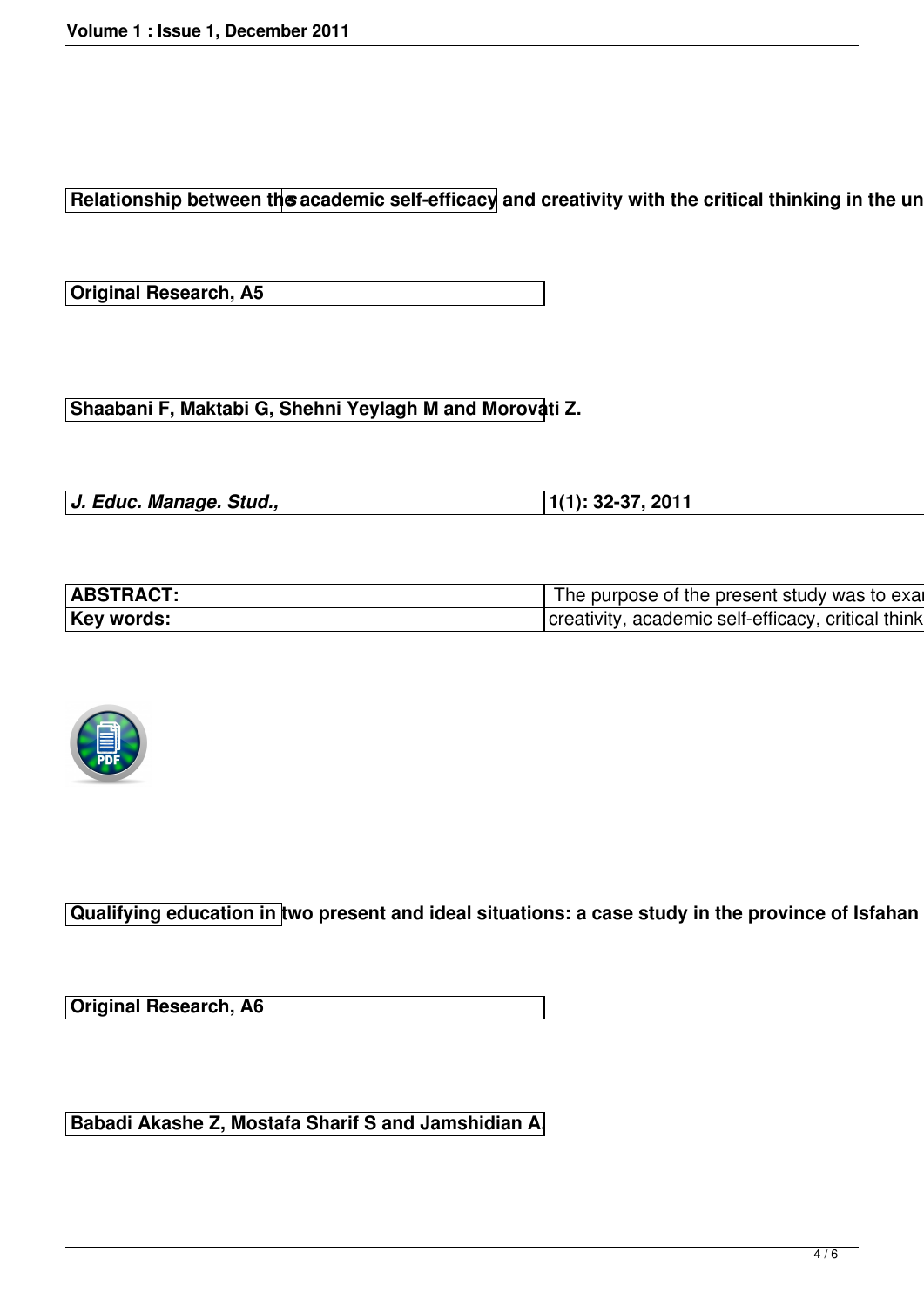| J. Educ. Manage. Stud., | $1(1): 38-51, 2011$ |
|-------------------------|---------------------|



**The impact of dynamic classroom on increasing educational motivation**

**Original Research, A7**

**Khorshidi A, Tahmanesh R, Tahmanesh M and Tahmanesh A.**

| J. Educ. Manage. Stud., | $ 1(1): 52-64, 2011$ |
|-------------------------|----------------------|